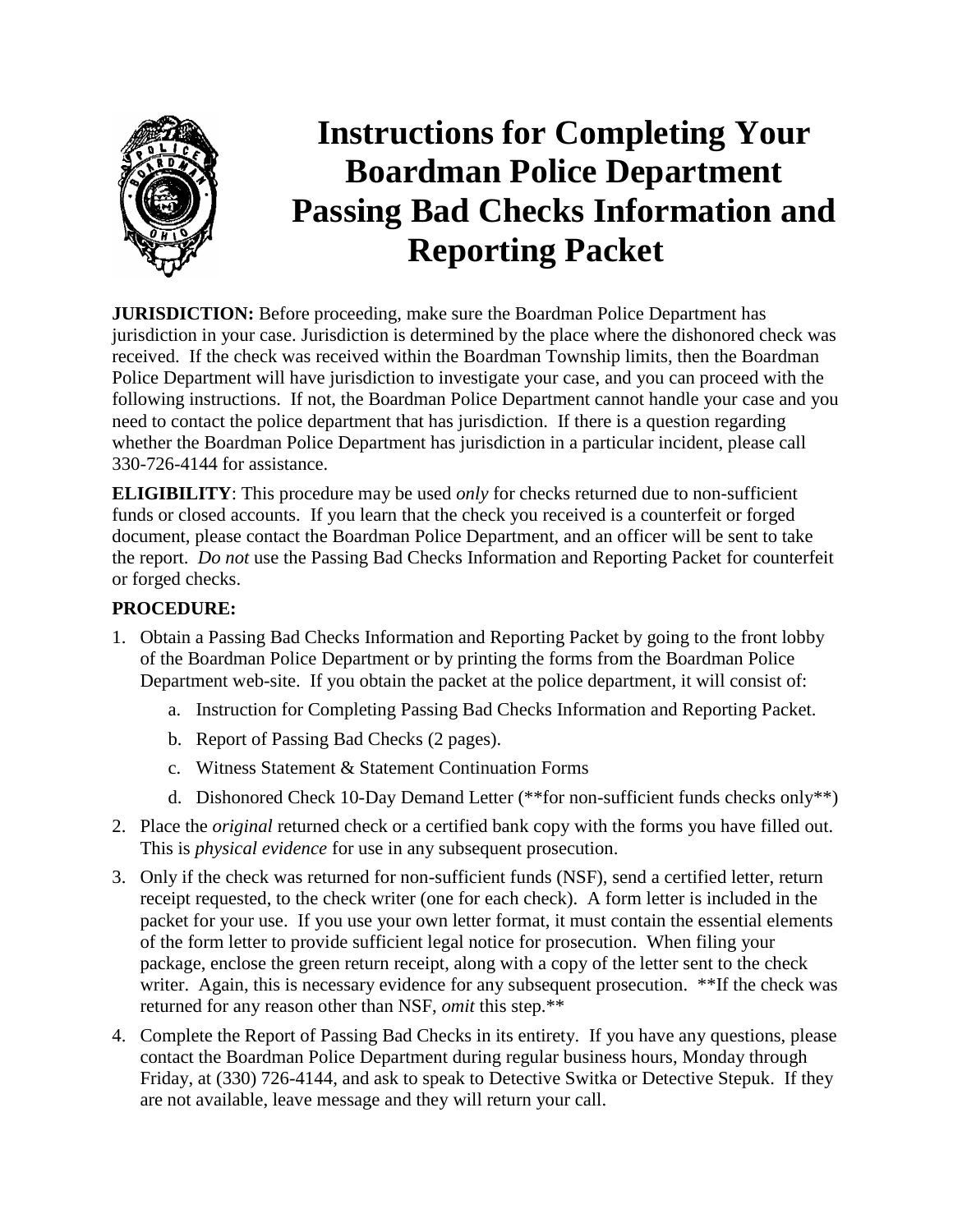5. Return the completed Passing Bad Checks Information and Reporting Packet with all documents to the Boardman Police Department in person or by regular mail to:

> **Boardman Police Department 8299 Market St. Boardman, OH 44512 Attention: Detective Division/Passing Bad Checks**

Thank you very much for your cooperation. Should you have any questions, do not hesitate to contact the Boardman Police Department at (330) 726-4144.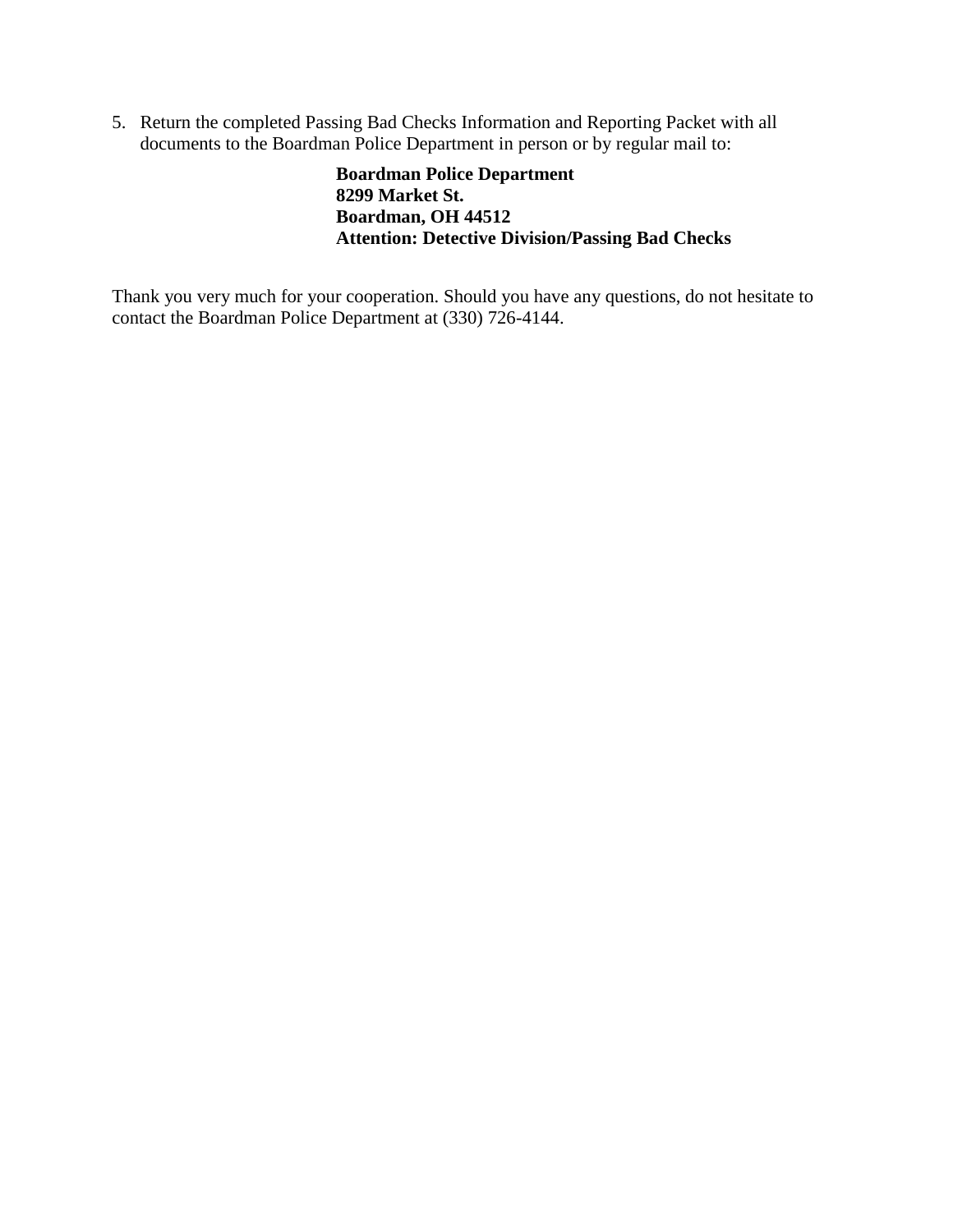### **10-DAY DEMAND LETTER CHECK RETURNED FOR NON-SUFFICIENT FUNDS**

To:  $\overline{\phantom{a}}$  Name of Person who Issued Check

\_\_\_\_\_\_\_\_\_\_\_\_\_\_\_\_\_\_\_\_\_\_\_\_\_\_\_\_\_\_\_\_ Street Address

\_\_\_\_\_\_\_\_\_\_\_\_\_\_\_\_\_\_\_\_\_\_\_\_\_\_\_\_\_\_\_\_ Apartment, Unit, or Lot No.

\_\_\_\_\_\_\_\_\_\_\_\_\_\_\_\_\_\_\_\_\_\_\_\_\_\_\_\_\_\_\_\_ City, State, Zip Code

### VIA CERTIFIED MAIL, RETURN RECEIPT REQUESTED

You are hereby notified that a check, numbered \_\_\_\_\_\_\_\_\_\_\_\_\_\_\_\_\_\_\_\_\_\_\_\_\_ in the face amount Check Number

| $\mathrm{of}\,\$$ |                        | , issued by you on |               | drawn<br>∠∪ |
|-------------------|------------------------|--------------------|---------------|-------------|
|                   | <b>Amount of Check</b> |                    | Date of Check |             |
|                   |                        |                    |               |             |

upon \_\_\_\_\_\_\_\_\_\_\_\_\_\_\_\_\_\_\_\_\_\_\_\_\_\_\_\_\_\_\_\_\_\_\_\_\_\_\_\_\_\_\_\_\_\_ and made payable to

Name of Bank

\_\_\_\_\_\_\_\_\_\_\_\_\_\_\_\_\_\_\_\_\_\_\_\_\_\_\_\_\_\_\_\_\_\_\_\_\_\_\_\_\_\_ has been dishonored and was returned for

Name of Payee on Check

having non-sufficient funds (NSF) on deposit to cover the check.

Pursuant to Ohio law, you have 10 days from receipt of this notice to make payment of the full amount of this check. Unless this amount is paid in full within 10 days, we will refer the dishonored check and all other available information relating to this incident to the Boardman Police Department for criminal prosecution under Ohio Revised Code § 2913.11 Passing Bad Checks.

Arrangements to make full payment on the check and any additional service charges must

| be made<br>$\mathbf{U}$ |                                                                                                                              | ш. |                        |
|-------------------------|------------------------------------------------------------------------------------------------------------------------------|----|------------------------|
|                         | ≅entative<br>the contract of the contract of the contract of the contract of the contract of the contract of the contract of |    | umbe <sup>.</sup><br>n |

Sincerely,

\_\_\_\_\_\_\_\_\_\_\_\_\_\_\_\_\_\_\_\_\_\_\_\_\_\_\_\_\_\_\_\_ Signature/Title

\_\_\_\_\_\_\_\_\_\_\_\_\_\_\_\_\_\_\_\_\_\_\_\_\_\_\_\_\_\_\_\_ Business Name

\_\_\_\_\_\_\_\_\_\_\_\_\_\_\_\_\_\_\_\_\_\_\_\_\_\_\_\_\_\_\_\_ Street Address

\_\_\_\_\_\_\_\_\_\_\_\_\_\_\_\_\_\_\_\_\_\_\_\_\_\_\_\_\_\_\_\_ City, State, Zip Code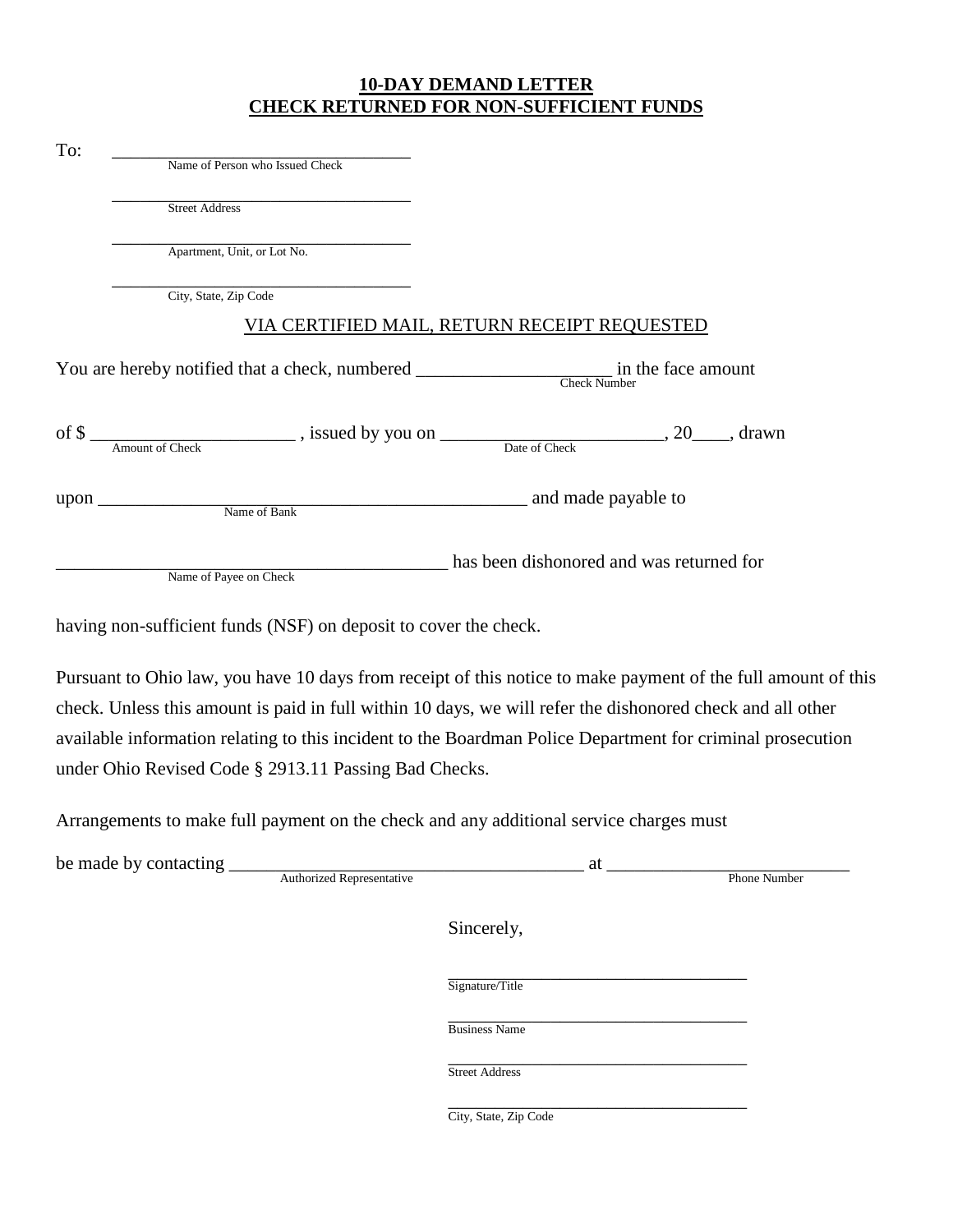

WITNESS: PERSON WILL ACTUALLY **ACTED** THIS CHECK

*For official use only*

**BPD Case No.**

## **BOARDMAN POLICE DEPARTMENT REPORT OF PASSING BAD CHECKS**

|                                                                                |                      | WITNESS: PERSON WHO ACTUALLY ACCEPTED THIS CHECK |       |                    |                |                        |  |
|--------------------------------------------------------------------------------|----------------------|--------------------------------------------------|-------|--------------------|----------------|------------------------|--|
| Name (Last, First, Middle):                                                    |                      | Race:                                            | Sex:  | Date of Birth:     |                |                        |  |
| Home Address (Street Address, City, State, Zip Code):                          |                      | Home Phone:                                      |       |                    |                |                        |  |
| <b>Employer Name and Address:</b>                                              |                      |                                                  |       |                    |                | <b>Business Phone:</b> |  |
|                                                                                |                      |                                                  |       |                    |                |                        |  |
| TIME AND PLACE OF OCCURRENCE: WHEN AND WHERE THIS CHECK WAS ACCEPTED           |                      |                                                  |       |                    |                |                        |  |
| Date Received                                                                  | <b>Time Received</b> |                                                  |       | Location (Address) |                |                        |  |
| VICTIM: PERSON OR BUSINESS THAT RECEIVED THIS CHECK AS PAYMENT                 |                      |                                                  |       |                    |                |                        |  |
| Name (Last, First, Middle):                                                    |                      |                                                  | Race: | Sex:               | Date of Birth: |                        |  |
| Home Address (Street Address, City, State, Zip Code):                          |                      |                                                  |       |                    |                | Home Phone:            |  |
| <b>Employer Name and Address:</b>                                              |                      | <b>Business Phone:</b>                           |       |                    |                |                        |  |
| <b>Business Name:</b><br>Address:                                              |                      |                                                  |       |                    |                | Phone                  |  |
| <b>REPORTING PERSON (PERSON MAKING THIS REPORT IF OTHER THAN VICTIM)</b>       |                      |                                                  |       |                    |                |                        |  |
| Date of Birth:<br>Sex:<br>Name:<br>Race:                                       |                      |                                                  |       |                    |                |                        |  |
| Home Address (Street Address, City, State, Zip Code):                          |                      |                                                  |       |                    |                | Home Phone:            |  |
| <b>Employer Name and Address:</b>                                              |                      |                                                  |       |                    |                | <b>Business Phone:</b> |  |
| Relationship to Victim or Business that Received Check (Job Title if Business) |                      |                                                  |       |                    |                |                        |  |
| CUSTODIAN OF BUSINESS RECORDS (IF OTHER THAN PERSON RECEIVING THE CHECK).      |                      |                                                  |       |                    |                |                        |  |
|                                                                                |                      |                                                  | Race: | Sex:               | Date of Birth: |                        |  |
| Name:                                                                          |                      |                                                  |       |                    |                |                        |  |
| Home Address (Street Address, City, State, Zip Code):                          |                      |                                                  |       |                    |                | Home Phone:            |  |
|                                                                                |                      |                                                  |       |                    |                |                        |  |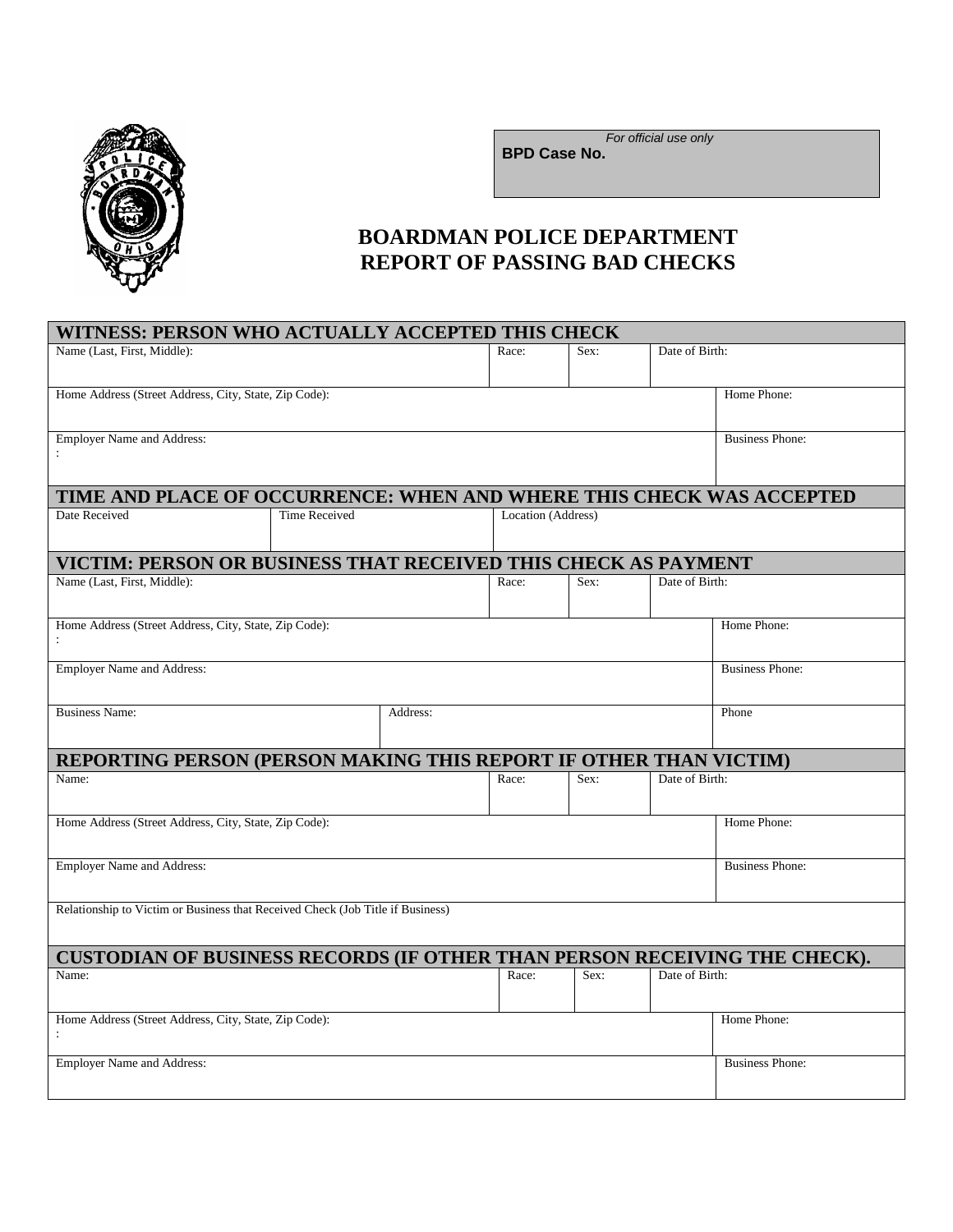|                                                                                                                                        |                                                                                                                                                                                                                              |                         | <b>EVIDENCE: DESCRIPTION OF CHECK</b>                       |                             |                                                                                                                                       |                              |                    |              |                    |                             |
|----------------------------------------------------------------------------------------------------------------------------------------|------------------------------------------------------------------------------------------------------------------------------------------------------------------------------------------------------------------------------|-------------------------|-------------------------------------------------------------|-----------------------------|---------------------------------------------------------------------------------------------------------------------------------------|------------------------------|--------------------|--------------|--------------------|-----------------------------|
|                                                                                                                                        | Check No.:                                                                                                                                                                                                                   | Amount of Check:<br>\$  |                                                             |                             | Date of Check:                                                                                                                        | Signature on Check:          |                    |              |                    |                             |
| Bank:                                                                                                                                  |                                                                                                                                                                                                                              |                         |                                                             |                             |                                                                                                                                       | Account No.                  |                    |              |                    |                             |
|                                                                                                                                        | <b>Account Name:</b>                                                                                                                                                                                                         |                         |                                                             |                             | Address:                                                                                                                              |                              |                    |              | Phone No.          |                             |
| $\Box$ Cash                                                                                                                            |                                                                                                                                                                                                                              | Merchandise or Services | Check Received for: :□Payment on Account/Debt □Rent         |                             | $\Box$ Wages                                                                                                                          | Date Check Returned:         |                    |              | Reason for Return: |                             |
|                                                                                                                                        |                                                                                                                                                                                                                              |                         |                                                             |                             | <b>SUSPECT: DESCRIPTION OF PERSON WHO PASSED CHECK:</b>                                                                               |                              |                    |              |                    |                             |
| Race:                                                                                                                                  |                                                                                                                                                                                                                              | Sex:                    | Age:                                                        | Height:                     | Weight:                                                                                                                               | Hair Color:                  | Eye Color:         | Facial Hair: | Glasses:           | Compexion:                  |
|                                                                                                                                        |                                                                                                                                                                                                                              |                         | Scars, Marks, Tattoos, or Identifying Characteristics       |                             |                                                                                                                                       | <b>Clothing Description:</b> |                    |              |                    |                             |
| ID Shown:<br>Driver License or ID No.<br>State:<br>Vehicle Description (Make, Color, Type, License No. & State)                        |                                                                                                                                                                                                                              |                         |                                                             |                             |                                                                                                                                       |                              |                    |              |                    |                             |
|                                                                                                                                        |                                                                                                                                                                                                                              |                         | <b>NOTICE: 10-DAY DEMAND LETTER SENT</b>                    |                             |                                                                                                                                       |                              |                    |              |                    |                             |
|                                                                                                                                        | Date Sent:                                                                                                                                                                                                                   |                         |                                                             | Sent to (Name and Address): |                                                                                                                                       |                              |                    |              |                    |                             |
|                                                                                                                                        | Return Receipt No.                                                                                                                                                                                                           |                         |                                                             |                             | Date Delivered:                                                                                                                       |                              | Receipt Signed by: |              |                    |                             |
|                                                                                                                                        |                                                                                                                                                                                                                              |                         |                                                             |                             | <b>INVESTIGATIVE CHECKLIST (PLEASE ANSWER EACH QUESTION):</b>                                                                         |                              |                    |              |                    |                             |
| -1                                                                                                                                     |                                                                                                                                                                                                                              |                         |                                                             |                             | Was the date written on the check for a date <i>after</i> the day the check was delivered? (Postdated)----------------------------Yes |                              |                    |              |                    | No l                        |
| 2                                                                                                                                      |                                                                                                                                                                                                                              |                         |                                                             |                             | Were you asked to hold or delay deposit or did you have reason to believe there were no funds? -- -----------------------Yes          |                              |                    |              |                    | $\overline{N_{0}}$          |
| 3                                                                                                                                      |                                                                                                                                                                                                                              |                         |                                                             |                             |                                                                                                                                       |                              |                    |              |                    | $ N_{0} $                   |
| 4<br>5                                                                                                                                 |                                                                                                                                                                                                                              |                         |                                                             |                             |                                                                                                                                       |                              |                    |              |                    | $\overline{\phantom{a}}$ No |
| 6                                                                                                                                      |                                                                                                                                                                                                                              |                         |                                                             |                             | Did check writer deliver the check personally? If no, and not received by mail, give the name and address of                          |                              |                    |              |                    |                             |
|                                                                                                                                        |                                                                                                                                                                                                                              |                         |                                                             |                             |                                                                                                                                       |                              |                    |              |                    |                             |
| 7                                                                                                                                      |                                                                                                                                                                                                                              |                         |                                                             |                             |                                                                                                                                       |                              |                    |              |                    | $\overline{N_{O}}$          |
| 8                                                                                                                                      |                                                                                                                                                                                                                              |                         |                                                             |                             |                                                                                                                                       | $\vert$ No $\vert$           |                    |              |                    |                             |
| 9                                                                                                                                      |                                                                                                                                                                                                                              |                         |                                                             |                             |                                                                                                                                       |                              |                    | No l         |                    |                             |
| 10                                                                                                                                     |                                                                                                                                                                                                                              |                         |                                                             |                             |                                                                                                                                       |                              |                    |              |                    | $\overline{N_0}$            |
|                                                                                                                                        |                                                                                                                                                                                                                              |                         |                                                             |                             |                                                                                                                                       |                              |                    |              |                    |                             |
|                                                                                                                                        | 12 Was the driver's license #, state ID #, or check-cashing card # recorded on the check when it was received? --------Yes $\Box$ No<br>Attach copy of any check-cashing card, and if a copy was made, copy of the DL or ID. |                         |                                                             |                             |                                                                                                                                       |                              |                    |              |                    |                             |
|                                                                                                                                        |                                                                                                                                                                                                                              |                         |                                                             |                             |                                                                                                                                       |                              |                    |              |                    |                             |
| 13 Did you determine that the photo on the DL or ID was the same person who signed the check? ----------------------------- Yes No     |                                                                                                                                                                                                                              |                         |                                                             |                             |                                                                                                                                       |                              | $\overline{N_{O}}$ |              |                    |                             |
| If yes, attach a copy of the letter, green postcard Form 3811. If returned, attach the envelope and letter. ----------------Yes □ No □ |                                                                                                                                                                                                                              |                         |                                                             |                             |                                                                                                                                       |                              |                    |              |                    |                             |
|                                                                                                                                        |                                                                                                                                                                                                                              |                         |                                                             |                             |                                                                                                                                       |                              |                    |              |                    |                             |
| 16 Do you have proof that the check writer was engaged in a scheme to defraud beyond the fact that there were                          |                                                                                                                                                                                                                              |                         |                                                             |                             |                                                                                                                                       |                              |                    |              |                    |                             |
|                                                                                                                                        |                                                                                                                                                                                                                              |                         | If yes, attach a statement explaining this proof in detail. |                             |                                                                                                                                       |                              |                    |              |                    |                             |
|                                                                                                                                        |                                                                                                                                                                                                                              |                         |                                                             |                             |                                                                                                                                       |                              |                    |              |                    |                             |
|                                                                                                                                        |                                                                                                                                                                                                                              |                         |                                                             |                             |                                                                                                                                       |                              |                    |              |                    |                             |

**The information contained in this report is true and correct to the best of my knowledge.**

Signature of Person Completing Report \_\_\_\_\_\_\_\_\_\_\_\_\_\_\_\_\_\_\_\_\_\_\_\_\_\_\_\_\_\_\_\_\_\_\_\_\_\_\_\_\_\_\_\_\_\_\_

Printed Name\_\_\_\_\_\_\_\_\_\_\_\_\_\_\_\_\_\_\_\_\_\_\_\_\_\_\_\_\_\_\_\_\_\_\_\_\_\_\_ Date \_\_\_\_\_\_\_\_\_\_\_\_\_\_\_\_\_\_\_\_\_\_\_\_\_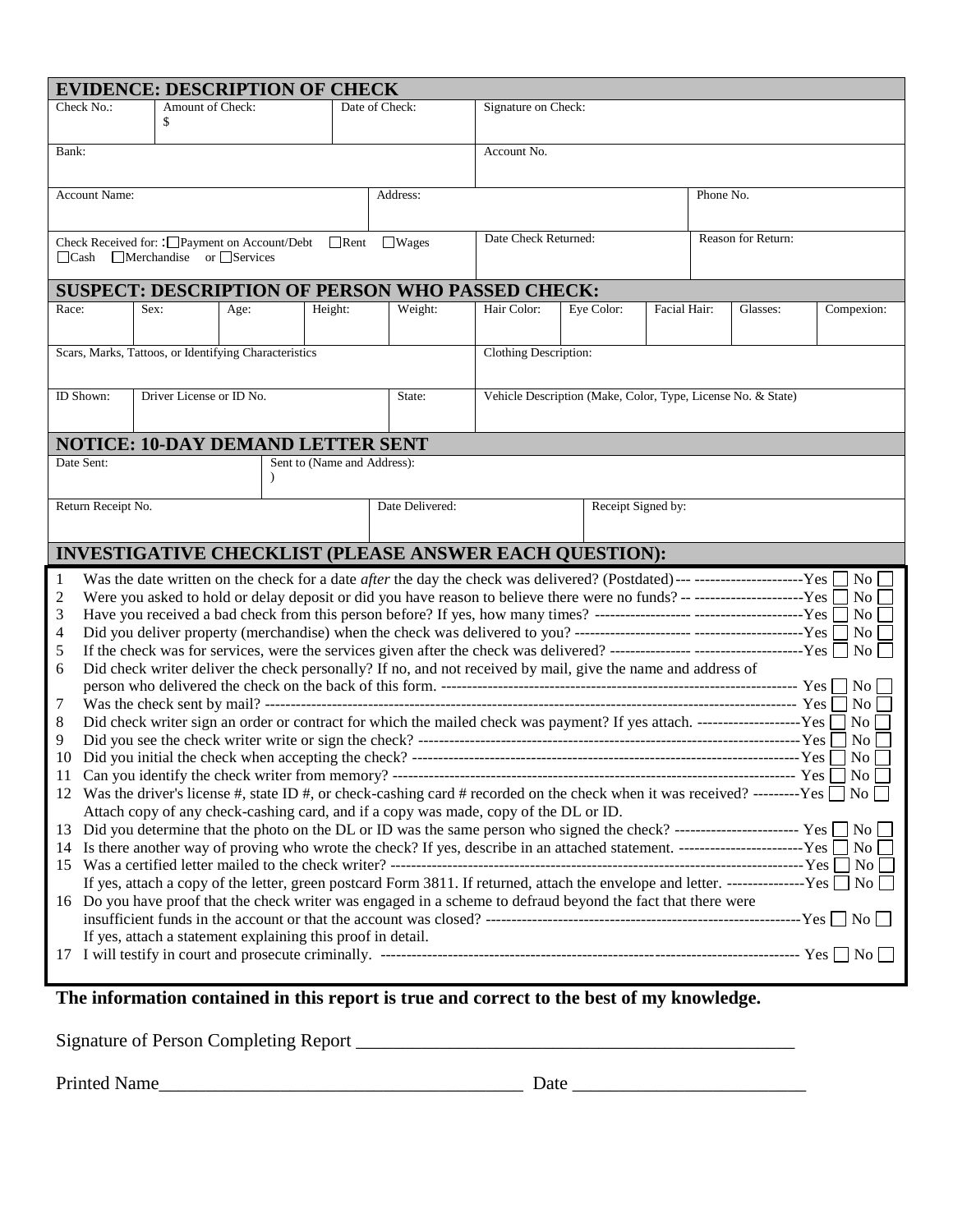#### **BOARDMAN POLICE DEPARTMENT**

8299 Market Street Boardman, Ohio 44512

### **STATEMENT FORM**

(To be completed by the *person who accepted the check* that was dishonored)

Describe the facts and circumstances involved in your acceptance of the dishonored check. Please be sure to answer the following questions: When and where did you accept the check? Was it in person or by mail? Did you see the person write or sign the check? Did you know the person? How? Can you identify the check writer from memory? What identification did the person show? Did you determine that the photo on the ID was the person giving you the check? Did you record the driver's license, check cashing card, or other ID number on the check? Did you initial the check when you accepted it? Was the date on the check correct or was it post-dated (written for a future date)? Did the person ask you to hold or delay depositing or cashing the check? Did the person give you any reason to think the check was no good? Have you ever accepted a bad check from this person before? Why was the check written (payment for merchandise or services, payment on account, etc.)

\_\_\_\_\_\_\_\_\_\_\_\_\_\_\_\_\_\_\_\_\_\_\_\_\_\_\_\_\_\_\_\_\_\_\_\_\_\_\_\_\_\_\_\_\_\_\_\_\_\_\_\_\_\_\_\_\_\_\_\_\_\_\_\_\_\_\_\_\_\_\_\_\_\_\_\_\_\_\_\_\_\_\_\_\_\_\_\_\_\_

\_\_\_\_\_\_\_\_\_\_\_\_\_\_\_\_\_\_\_\_\_\_\_\_\_\_\_\_\_\_\_\_\_\_\_\_\_\_\_\_\_\_\_\_\_\_\_\_\_\_\_\_\_\_\_\_\_\_\_\_\_\_\_\_\_\_\_\_\_\_\_\_\_\_\_\_\_\_\_\_\_\_\_\_\_\_\_\_\_\_

\_\_\_\_\_\_\_\_\_\_\_\_\_\_\_\_\_\_\_\_\_\_\_\_\_\_\_\_\_\_\_\_\_\_\_\_\_\_\_\_\_\_\_\_\_\_\_\_\_\_\_\_\_\_\_\_\_\_\_\_\_\_\_\_\_\_\_\_\_\_\_\_\_\_\_\_\_\_\_\_\_\_\_\_\_\_\_\_\_\_

\_\_\_\_\_\_\_\_\_\_\_\_\_\_\_\_\_\_\_\_\_\_\_\_\_\_\_\_\_\_\_\_\_\_\_\_\_\_\_\_\_\_\_\_\_\_\_\_\_\_\_\_\_\_\_\_\_\_\_\_\_\_\_\_\_\_\_\_\_\_\_\_\_\_\_\_\_\_\_\_\_\_\_\_\_\_\_\_\_\_

\_\_\_\_\_\_\_\_\_\_\_\_\_\_\_\_\_\_\_\_\_\_\_\_\_\_\_\_\_\_\_\_\_\_\_\_\_\_\_\_\_\_\_\_\_\_\_\_\_\_\_\_\_\_\_\_\_\_\_\_\_\_\_\_\_\_\_\_\_\_\_\_\_\_\_\_\_\_\_\_\_\_\_\_\_\_\_\_\_\_

\_\_\_\_\_\_\_\_\_\_\_\_\_\_\_\_\_\_\_\_\_\_\_\_\_\_\_\_\_\_\_\_\_\_\_\_\_\_\_\_\_\_\_\_\_\_\_\_\_\_\_\_\_\_\_\_\_\_\_\_\_\_\_\_\_\_\_\_\_\_\_\_\_\_\_\_\_\_\_\_\_\_\_\_\_\_\_\_\_\_

\_\_\_\_\_\_\_\_\_\_\_\_\_\_\_\_\_\_\_\_\_\_\_\_\_\_\_\_\_\_\_\_\_\_\_\_\_\_\_\_\_\_\_\_\_\_\_\_\_\_\_\_\_\_\_\_\_\_\_\_\_\_\_\_\_\_\_\_\_\_\_\_\_\_\_\_\_\_\_\_\_\_\_\_\_\_\_\_\_\_

\_\_\_\_\_\_\_\_\_\_\_\_\_\_\_\_\_\_\_\_\_\_\_\_\_\_\_\_\_\_\_\_\_\_\_\_\_\_\_\_\_\_\_\_\_\_\_\_\_\_\_\_\_\_\_\_\_\_\_\_\_\_\_\_\_\_\_\_\_\_\_\_\_\_\_\_\_\_\_\_\_\_\_\_\_\_\_\_\_\_

\_\_\_\_\_\_\_\_\_\_\_\_\_\_\_\_\_\_\_\_\_\_\_\_\_\_\_\_\_\_\_\_\_\_\_\_\_\_\_\_\_\_\_\_\_\_\_\_\_\_\_\_\_\_\_\_\_\_\_\_\_\_\_\_\_\_\_\_\_\_\_\_\_\_\_\_\_\_\_\_\_\_\_\_\_\_\_\_\_\_

\_\_\_\_\_\_\_\_\_\_\_\_\_\_\_\_\_\_\_\_\_\_\_\_\_\_\_\_\_\_\_\_\_\_\_\_\_\_\_\_\_\_\_\_\_\_\_\_\_\_\_\_\_\_\_\_\_\_\_\_\_\_\_\_\_\_\_\_\_\_\_\_\_\_\_\_\_\_\_\_\_\_\_\_\_\_\_\_\_\_

\_\_\_\_\_\_\_\_\_\_\_\_\_\_\_\_\_\_\_\_\_\_\_\_\_\_\_\_\_\_\_\_\_\_\_\_\_\_\_\_\_\_\_\_\_\_\_\_\_\_\_\_\_\_\_\_\_\_\_\_\_\_\_\_\_\_\_\_\_\_\_\_\_\_\_\_\_\_\_\_\_\_\_\_\_\_\_\_\_\_

\_\_\_\_\_\_\_\_\_\_\_\_\_\_\_\_\_\_\_\_\_\_\_\_\_\_\_\_\_\_\_\_\_\_\_\_\_\_\_\_\_\_\_\_\_\_\_\_\_\_\_\_\_\_\_\_\_\_\_\_\_\_\_\_\_\_\_\_\_\_\_\_\_\_\_\_\_\_\_\_\_\_\_\_\_\_\_\_\_\_

\_\_\_\_\_\_\_\_\_\_\_\_\_\_\_\_\_\_\_\_\_\_\_\_\_\_\_\_\_\_\_\_\_\_\_\_\_\_\_\_\_\_\_\_\_\_\_\_\_\_\_\_\_\_\_\_\_\_\_\_\_\_\_\_\_\_\_\_\_\_\_\_\_\_\_\_\_\_\_\_\_\_\_\_\_\_\_\_\_\_

\_\_\_\_\_\_\_\_\_\_\_\_\_\_\_\_\_\_\_\_\_\_\_\_\_\_\_\_\_\_\_\_\_\_\_\_\_\_\_\_\_\_\_\_\_\_\_\_\_\_\_\_\_\_\_\_\_\_\_\_\_\_\_\_\_\_\_\_\_\_\_\_\_\_\_\_\_\_\_\_\_\_\_\_\_\_\_\_\_\_

\_\_\_\_\_\_\_\_\_\_\_\_\_\_\_\_\_\_\_\_\_\_\_\_\_\_\_\_\_\_\_\_\_\_\_\_\_\_\_\_\_\_\_\_\_\_\_\_\_\_\_\_\_\_\_\_\_\_\_\_\_\_\_\_\_\_\_\_\_\_\_\_\_\_\_\_\_\_\_\_\_\_\_\_\_\_\_\_\_\_

\_\_\_\_\_\_\_\_\_\_\_\_\_\_\_\_\_\_\_\_\_\_\_\_\_\_\_\_\_\_\_\_\_\_\_\_\_\_\_\_\_\_\_\_\_\_\_\_\_\_\_\_\_\_\_\_\_\_\_\_\_\_\_\_\_\_\_\_\_\_\_\_\_\_\_\_\_\_\_\_\_\_\_\_\_\_\_\_\_\_

\_\_\_\_\_\_\_\_\_\_\_\_\_\_\_\_\_\_\_\_\_\_\_\_\_\_\_\_\_\_\_\_\_\_\_\_\_\_\_\_\_\_\_\_\_\_\_\_\_\_\_\_\_\_\_\_\_\_\_\_\_\_\_\_\_\_\_\_\_\_\_\_\_\_\_\_\_\_\_\_\_\_\_\_\_\_\_\_\_\_

\_\_\_\_\_\_\_\_\_\_\_\_\_\_\_\_\_\_\_\_\_\_\_\_\_\_\_\_\_\_\_\_\_\_\_\_\_\_\_\_\_\_\_\_\_\_\_\_\_\_\_\_\_\_\_\_\_\_\_\_\_\_\_\_\_\_\_\_\_\_\_\_\_\_\_\_\_\_\_\_\_\_\_\_\_\_\_\_\_\_

\_\_\_\_\_\_\_\_\_\_\_\_\_\_\_\_\_\_\_\_\_\_\_\_\_\_\_\_\_\_\_\_\_\_\_\_\_\_\_\_\_\_\_\_\_\_\_\_\_\_\_\_\_\_\_\_\_\_\_\_\_\_\_\_\_\_\_\_\_\_\_\_\_\_\_\_\_\_\_\_\_\_\_\_\_\_\_\_\_\_

\_\_\_\_\_\_\_\_\_\_\_\_\_\_\_\_\_\_\_\_\_\_\_\_\_\_\_\_\_\_\_\_\_\_\_\_\_\_\_\_\_\_\_\_\_\_\_\_\_\_\_\_\_\_\_\_\_\_\_\_\_\_\_\_\_\_\_\_\_\_\_\_\_\_\_\_\_\_\_\_\_\_\_\_\_\_\_\_\_\_

\_\_\_\_\_\_\_\_\_\_\_\_\_\_\_\_\_\_\_\_\_\_\_\_\_\_\_\_\_\_\_\_\_\_\_\_\_\_\_\_\_\_\_\_\_\_\_\_\_\_\_\_\_\_\_\_\_\_\_\_\_\_\_\_\_\_\_\_\_\_\_\_\_\_\_\_\_\_\_\_\_\_\_\_\_\_\_\_\_\_

\_\_\_\_\_\_\_\_\_\_\_\_\_\_\_\_\_\_\_\_\_\_\_\_\_\_\_\_\_\_\_\_\_\_\_\_\_ \_\_\_\_\_\_\_\_\_\_\_\_\_\_\_\_\_\_\_\_\_\_\_\_\_\_\_\_\_\_\_\_\_\_\_\_\_

Date Printed Name

Page #\_\_\_\_\_\_\_ of \_\_\_\_\_\_\_\_\_